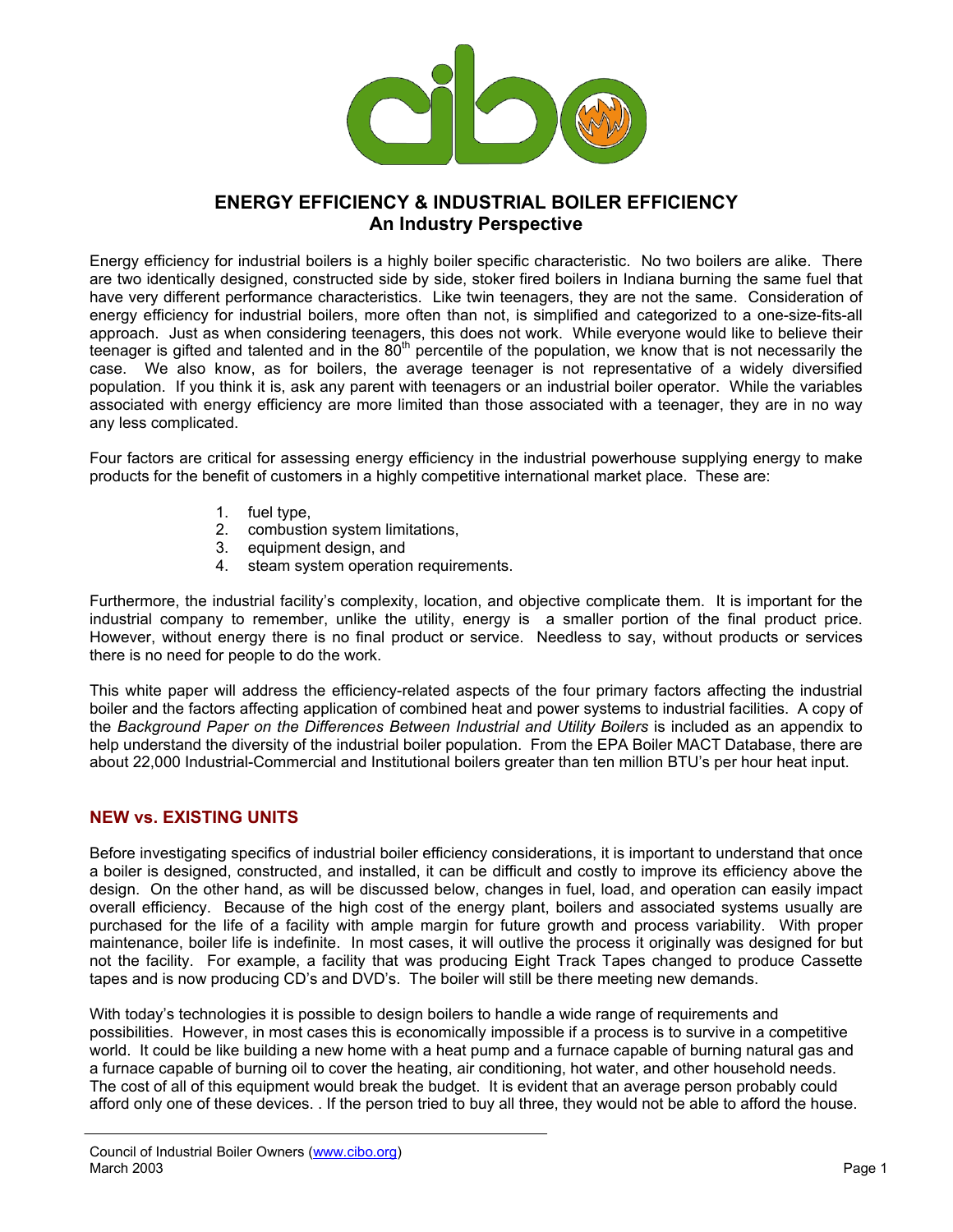New units are purchased with a guaranteed efficiency at a Maximum Continuous Rating (MCR) for a specific design fuel producing a specified quantity of steam or hot water at a specified temperature and pressure. Any changes in these characteristics changes the operating efficiency. A guarantee over a wider range of fuel, capacity, and temperature and pressure is technically possible. However, as our example above depicts, it may not be economically justifiable for a given facility. In the end, a new unit may be defined only as one that is designed, purchased and installed, but never run at the guarantee conditions other than to pass acceptance tests. In the real world almost nothing operates at the design specifications.

### **ANNUAL AVERAGE vs. MCR DESIGN**

If you start from cold water have you ever watched how long it takes to get it boiling? I believe it was Ben Franklin who said, "A watched pot never boils." It does, but it takes the addition of 1000 Btu/lb. of water before it does. After that, considering losses from the teapot or boiler, Btu for Btu, is converted to steam where you use it or lose it. In systems that have a heavy cyclic load, the operator can either start up or shut down the boiler as needed (for a period lasting 2 to 5 hours each way) without the loss of much of the initial energy. However, for periods longer than this much, if not all of the initial 1000 Btu's are lost. On the other hand, the operator can keep it at pressure to ensure rapid response by supplying enough heat to compensate for losses in the system. Here, efficiency is zero, but the initial 1000 Btu's is maintained. In both cases there is increased energy loss and the inability to meet or maintain MCR efficiency. In facilities like a college campus, with a heating load, where heat is needed every morning so the students will have warm classes to go to, hot showers to wake up with, and hot food in the cafeteria serving lines, it is better to keep the boiler hot, lose the efficiency, and keep the students, their professors and their parents happy. In a large hospital performing many major surgeries per day using autoclaves to sterilize surgical instruments, should a system be designed to handle the maximum number of surgeries expected or a smaller number thus limiting the number of people that can be helped in any one day? Obviously, the system must be designed to meet the maximum capacity of the hospital. Here it is impossible to deliver both MCR efficiency conditions and optimum patient service. There also are losses associated with low load operation that will be discussed in greater detail under the Systems Operation section below.

Each facilities' needs will be different. Steam load requirements will change for different facilities. Departures from MCR conditions will vary widely depending upon facility process needs. Subsequently, the annual average efficiency, and for some, the hourly average efficiency will be less than the MCR efficiency of the design. Differences between actual efficiency, an annual average, and MCR can be as much as 40% or more depending upon the facility. Any consideration of industrial boiler efficiency must consider differences between real, actual, and design efficiencies.

The ability of a particular process to use steam efficiently complicates this factor. With steam after it's produced you use it or loose it. Inefficiencies inherent for various process factors can be as important as the inefficiencies associated with the boiler.

# **FUEL TYPE**

Mother Nature is miraculous. Naturally occurring fuel (gas, oil, wood, coal and biomass) is variable. The plants, animals, bugs and other critters that formed the fuel underwent tremendous change at different locations and over different time periods. Elemental compositions of fuel [moisture (H2O), carbon (C), hydrogen (H), nitrogen (N), chlorine (Cl), sulfur (S), oxygen (O) and ash] can vary as much as 30% or more from an annual average basis depending upon their inherent composition and degree of fuel refining or preparation. Any variations in fuel composition from the original design of the system will directly affect boiler efficiency. In most cases with boiler design these days, variations of less than 1 or 2 percent from the design fuel composition will have virtually no perceptible impact on efficiency. For this discussion, the Btu per pound, gallon, or cubic foot of the coal, oil, or gas respectively may be a better, however over simplified, way of looking at it.

Even natural gas can vary between 900 and 1100 Btu/ cu. Ft. depending upon the methane content. Over the years technology has allowed gas companies to blend gas and control its Btu and composition to a level of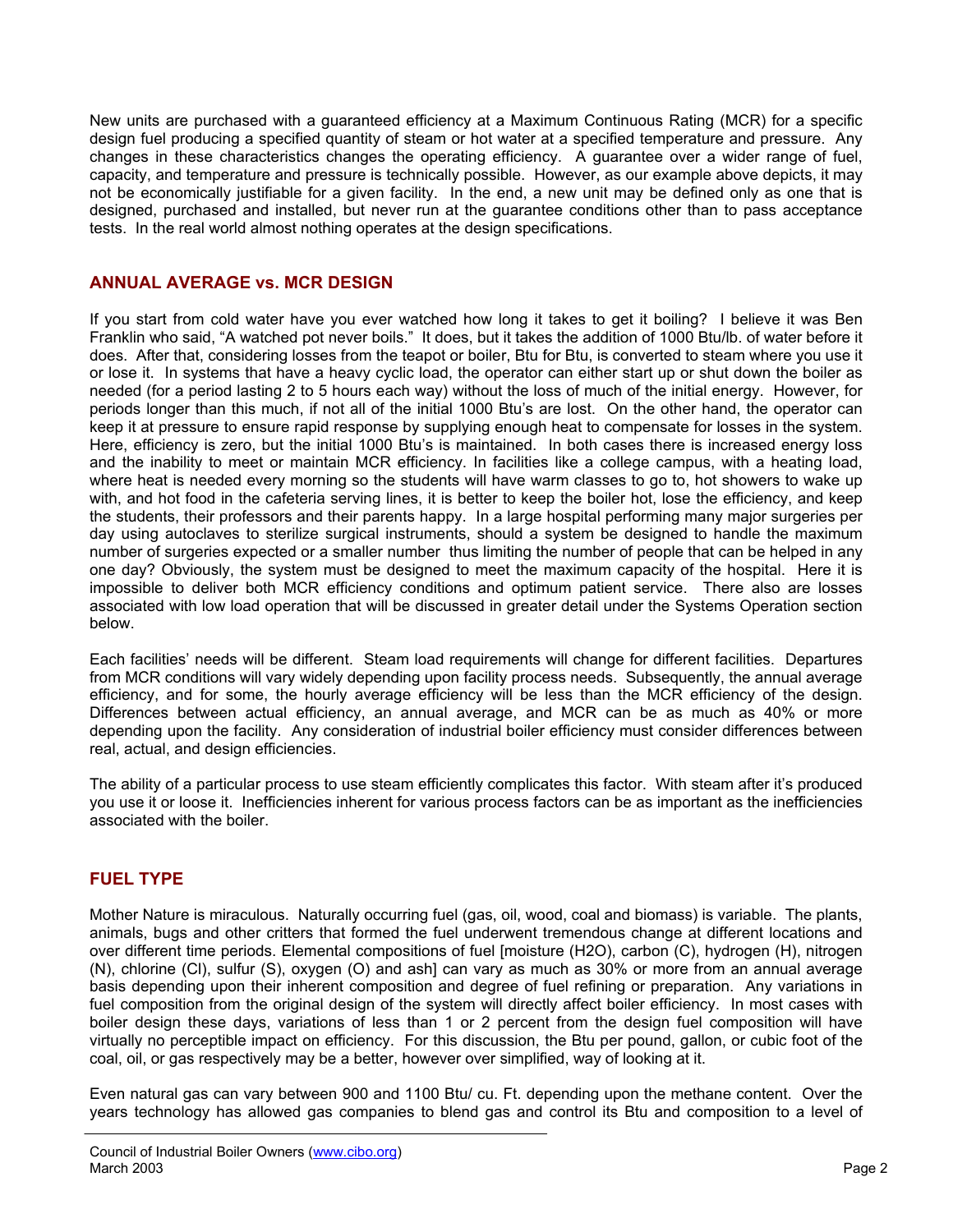around 1000 Btu/cu. Ft. (+ or – 1 or 2%) on an annual average and hourly average basis. This along with its deliverability, ignitability and controllability are good reasons why natural gas is used as a primary fuel for home heating, hospitals and commercial installations. The very high hydrogen content (high hydrogen to carbon ratio) of natural gas that burns to form water removes a significant amount of heat from the process and can seriously impact the overall efficiency of the boiler as compared with other fuels.

Crude oil is refined to remove the highly valuable portion for industrial feedstocks for plastics and other products, for gasoline, aviation fuel and diesel fuel for transportation, and for home heating oil with very low variability. The variability of each of these premium products can be equal to or better than that of natural gas. Industrial fuel products are the leftovers from refining and can have increasing variability as the quality goes from a No. 2 Oil to a No.6 or high asphaltene Bunker C grade oil or road grade asphalt or Petroleum Coke. In such cases, variation in viscosity (burning something like "Black Strap Molasses" or hot maple syrup for the liquids – coke is a solid more like coal) can have a serious impact on combustion efficiency and overall boiler efficiency. Variation in fuel characteristics on an hourly average basis may be better or equal to that of natural gas. However, variations in fuel characteristics between shipments over the year may increase the annual average variation to somewhere in the range of 5%. Because oil has a lower hydrogen content (decreasing with increasing grade) than natural gas, the overall boiler efficiency associated with burning fuel oils usually is higher both at MCR and annual average. Oils are very good boiler fuels.

Coal, our most abundant fuel, can be mined with new technologies and coal preparation plants to remove rock (contaminants) captured in the process to a plus or minus 10% natural variability within a given seam. However, different coal seams vary tremendously from lignite at 4,000 Btu per pound with 7% hydrogen and 35% moisture to anthracite with 14,000 Btu per pound with 2% hydrogen and 3% moisture. With low hydrogen contents (low hydrogen to carbon ratio), coal is the most efficient energy source for conversion of Btu's into usable energy.

Blends of various coal seams and the inability to remove contaminants, if there is no preparation plant, can lead to fuel quality variations of 10% or more on an hourly basis and 20 to 30% on an annual basis. Coal fired systems normally are designed to handle up to a plus or minus 10% variability without visible degradation of performance. Because of the diversity of coal types, locations, and characteristics, different types of combustion systems are used to burn fuel and generate energy. Following sections will look at this aspect in more detail.

Wood and biomass are solid fuels with both high hydrogen to carbon and high moisture content (greater than 40%). Because of energy loss due to moisture from the combustion of hydrogen and conversion of moisture to vapor (1000 Btu per pound), it is very difficult to obtain efficiencies, either MCR or annual average, equal to or approaching those of natural gas, never mind, oil or coal. A very good annual average efficiency for a wood or biomass unit may be in the 60% range. While fuel property variations may be better than coal, these variations usually occur in the moisture content with a direct and major impact on boiler efficiency.

Fuel characteristics determine the design of a particular unit. Fuel changes, especially in hydrogen and moisture content outside the range of 1 or 2% for natural gas, 3 to 5% for oil and 10% for coal and other solid fuels, will have an impact on efficiency, both MCR and annual average. When fuels are switched, the interaction of the new fuel and the boiler often produces negative impacts on either the load or the boiler efficiency. These effects often are amplified because of limitations encountered in specific areas of the boiler where these adverse interactions occur. A good analogy would be a truck that comes onto a superhighway that has bridge clearances more suitable for cars. When the truck approaches a bridge, it has to slow down to insure that it can pass under a place where the clearance is adequate. This causes traffic to move slower because the highway was not designed with the truck in mind.

# **COMBUSTION SYSTEMS**

Efficient fuel burning (combustion) requires attention to the entire combustion apparatus. Because some problem areas are common to all types of combustion systems, those areas will be discussed before reviewing specific system problems.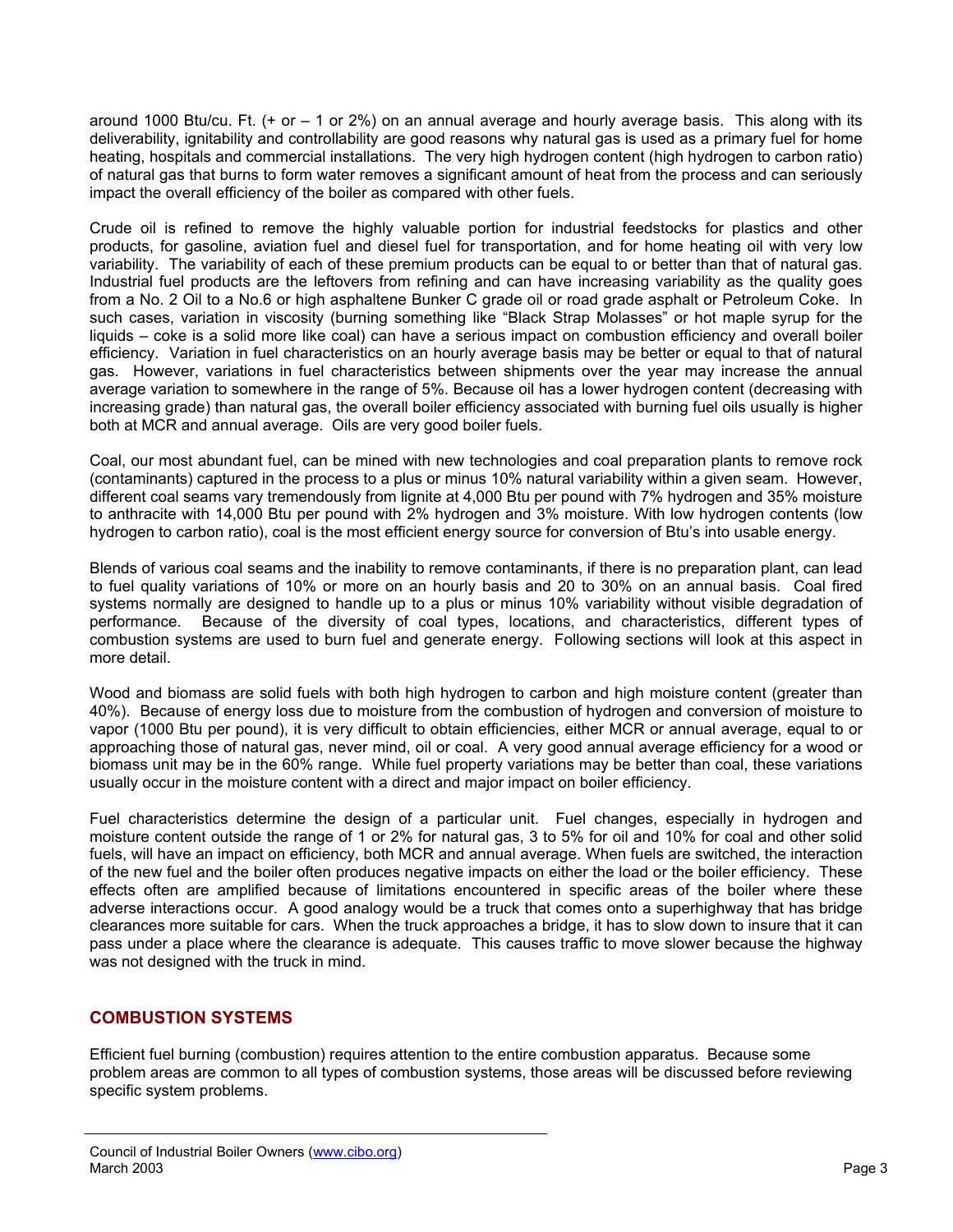Good combustion is the ability to mix air and fuel, with as little excess air as possible, at a high enough temperature to sustain the process and completely burn the fuel (complete carbon conversion) with minimum environmental emissions. Good combustion also includes the ability to generate maximum usable energy consistent with process needs, safety, and economics. This is a complex process of matching fuel combustion characteristics, ignition, including pyrolysis, and char burn out for heavy liquid and solid fuels, with the time, temperature and turbulence available from the furnace absorption profile and combustion system capabilities design. All this has to be accomplished with the safety of operators and facility personnel in mind.

Each year, the news media inform us of boiler explosions that kill people – be it a steam tractor at a county fair or an industrial or utility powerhouse in the center of a city. A typical 100,000 pounds per hour steam boiler requires about 125 Million Btu's of fuel input each hour. That is equivalent to approximately 1,100 Gallons of Gasoline, 125,000 Cu. Ft. of natural gas, and a little more than 900 Gallons of kerosene. What we have is a controlled explosion where we take energy out and use it for beneficial purposes. There can be problems with this. Safety must always be our number one priority.

Combustion systems, while they may seem simple, are very complex. Included in Appendix B is Chapter 3. Combustion, of the CIBO Energy Efficiency Handbook. Here additional details of day to day concerns for optimizing and maintaining combustion efficiency are presented.

# **EQUIPMENT DESIGN**

Industrial boiler equipment is as varied as the products and processes it serves. A better understanding of this is given in Appendix A, Differences Between Industrial and Utility Boilers. Boilers are one means of extracting energy from controlled fuel combustion. There are watertube, firetube, field-erected, and packaged shopassembled units from very small to very large. The concept is simple, like a teapot. Boil water to make steam. However, the actual process is complex. Turning 100,000 pounds of water (that's 12,500 Gallons, 1,250 fish tanks or a swimming pool) to steam each hour brings with it many complications.

It is not possible to capture each and every Btu from combustion in the boiler. Some get away to the atmosphere. Industry has devised ways to capture most of the Btu's economically. As an old farmer might say, they capture everything but the squeal. Of course, today it could be possible to capture that on a CD if it had a use. It is not done and probably will not be done because it would cost more to buy a CD recorder and take more energy to run the CD recorder than the value of the squeal. The same thing happens with energy. Some of it gets away and that varies with the boiler, the fuel, and the plant requirements. If it can be used cost effectively, it is.

A discussion of some of these losses is included in Appendix C, Chapter 4: Boilers of the CIBO Energy Efficiency Handbook.

# **SYSTEM OPERATIONS**

The ideal situation would be to be able to operate the boiler or energy device at the design MCR. If everything were perfect, one could design a unit that would have a relatively flat efficiency curve across the load range. A tangentially fired boiler with tilting burners could adjust tilts to achieve the same exit gas temperature with the same level of excess air and the same combustion efficiency at all operating loads **(the three main determinants of boiler efficiency)**. However, this type unit is used primarily in the utility industry on larger boilers.

CIBO's Energy Efficiency Handbook points out [at the bottom left of page 26 in chapter 5 (Controls) under Oxygen Loop], that most burners require more excess air at low loads than at high because there is less effective fuel to air mixing. This is due to mixing characteristics of flow streams and the fact that less total reacting gas is now filling the furnace volume. Air infiltration aggravates this condition because infiltrated air does not mix with the fuel at all. These factors cause mixing problems and also lower the bulk flame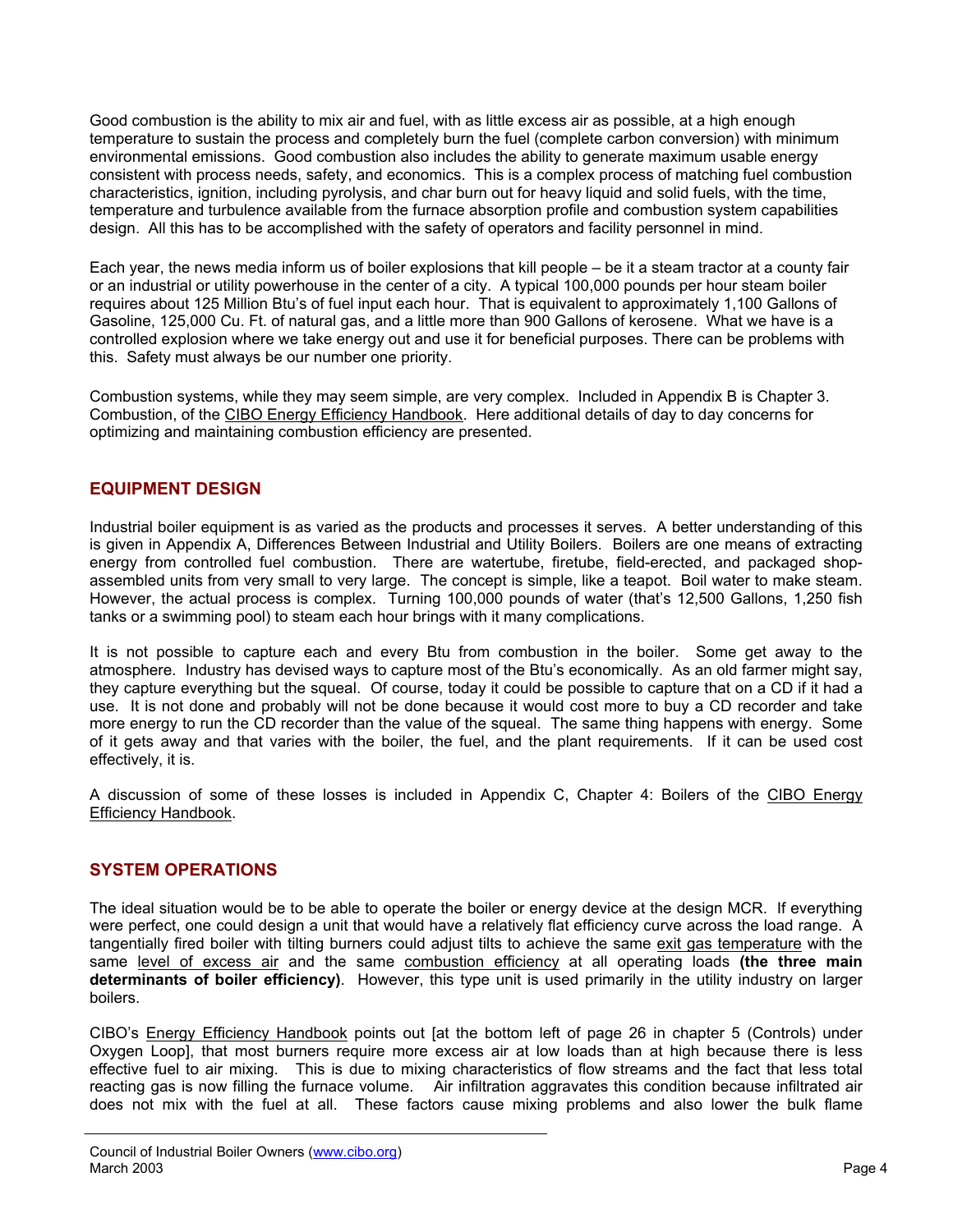temperature, which, in turn, slows down combustion reactions. As a result, the higher excess air at lower loads causes a decrease in boiler efficiency due to the additional air that must be warmed up to stack temperature and exhausted to the atmosphere. For natural gas firing, this impact is not too bad and an estimate of a 5% efficiency drop from full load to 25% load probably is reasonable for a modern, tight, package boiler with full combustion controls. On the other hand, an old stoker with no air controls leaves the airflow fixed and drops load by reducing fuel input. In such cases there could be more than 200% excess air at low loads causing boiler efficiency to drop from about 85% at high load to around 60% at low load.

The problem with generalizations is that there are so many factors including fuel type, as received condition of the fuel, boiler type, control system, amount of air leakage, maintenance status of the unit, and more. Larger units tend to suffer less than smaller units because they have multiple burner sets that can be turned off completely at low loads leaving remaining burners to run as if they were at full load. Also, larger units tend to be newer and have better control systems to adjust the operation thus reducing losses in efficiency associated with lower loads.

At the risk of over simplifying the problem, if we assume a relatively new unit, firing coal, oil, or gas we can use the following ranges:

| Coal           | full load efficiency - 85%  | low load efficiency - 75%  |
|----------------|-----------------------------|----------------------------|
|                |                             |                            |
| Oil            | full load efficiency - 80%  | low load efficiency - 72%  |
|                |                             |                            |
| Gas            | full load efficiency - 75%  | low load efficiency - 70%  |
|                |                             |                            |
| <b>Biomass</b> | full load efficiency - 70%? | low load efficiency - 60%? |

#### **Table 1 Typical Efficiency For New Boilers**

It is sufficient to say that under normal operation, efficiency is lower than guaranteed efficiency of the new unit operating at MCR. However, for comparative reasons, design modifications or operational and fuel changes that impact MCR efficiency should have a proportional impact on actual efficiency the facility is achieving on an annual average basis.

# **COMBINED HEAT AND POWER**

Ideally energy is used most efficiently when fuel is combusted at a high temperature and high temperature BTUs are converted to electricity or mechanical energy in a gas turbine, internal combustion engine, or back pressure steam turbine followed by the use of the lower temperature BTUs to meet process needs through heat transfer.

Electricity, mechanical energy, and heat are different forms of energy. Scientists have shown that different forms of energy have different qualities based upon the ability to perform useful work. Scientists tell us that electricity and mechanical energy produce work more effectively than heat energy. In other words, a Btu worth of electrical or mechanical energy has more value than a Btu worth of heat energy (similar to money where a US Dollar is worth more than a Canadian Dollar). Furthermore, a higher temperature Btu has more value than a lower temperature Btu because it can be converted more efficiently into more valuable electrical and mechanical energy. However, both electrical and mechanical energy must be produced from some other energy source.

Starting with fuels, industry accomplishes conversion by burning the fuel and releasing heat. An engine then converts heat energy into mechanical or electrical energy. If combustion occurs inside an engine, it converts heat energy to mechanical energy that can be used to drive a pump, fan, compressor, or electrical generator. Exhaust leaving the engine is hot. This exhaust contains over half of the BTUs released during initial combustion of the fuel and it can exceed 1000 °F. If none of the exhaust heat is used, the device is known as a simple cycle. If heat is recovered from the exhaust for the additional utilization, the combination of the engine and other devices is known as a cogeneration system or a combined cycle system.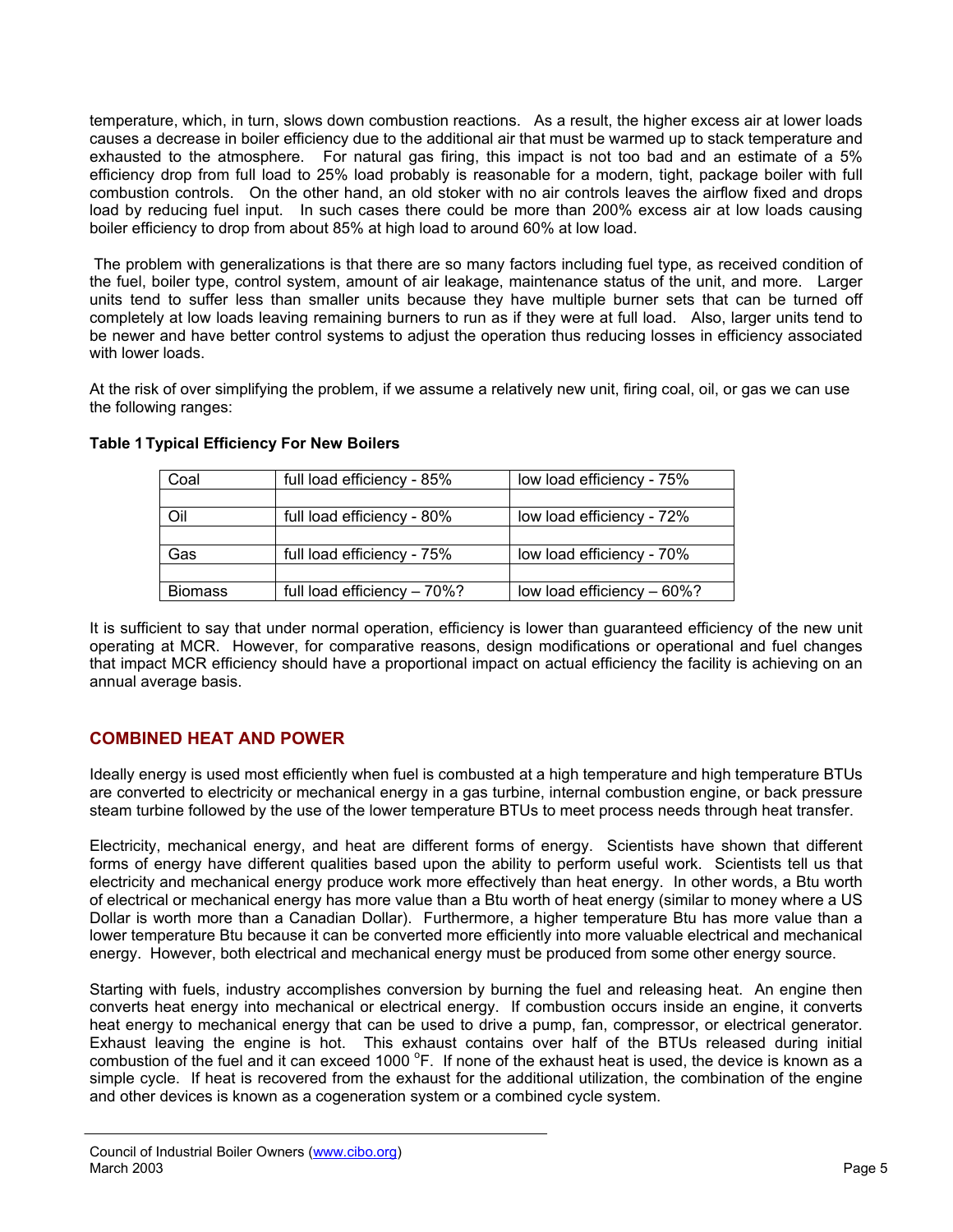Efficiencies for simple cycles vary depending upon the design, size, and location of the engine (gas turbine, internal combustion engine). This also translates into a range of efficiencies for combined cycles. As with boiler efficiencies one size does not fit all. Example efficiencies for conversion to electricity in simple and combined cycles are as follows:

| <b>TYPICAL ELECTRIC GENERATION EFFICIENCIES</b> |                |                   |  |
|-------------------------------------------------|----------------|-------------------|--|
| <b>Simple Cycle Applications</b>                | Low Range      | High Range        |  |
| <b>Gas Turbines</b>                             | 25% Net HHV    | About 38% Net HHV |  |
| ICE engines                                     | 20% Net HHV    | 41% Net HHV       |  |
| Coal Boilers/Steam Turbines                     | 25% Net HHV    | About 40% Net HHV |  |
| Wood Boilers/Steam Turbines                     | 15% Net HHV??? | 25% Net HHV       |  |
| <b>Combined Cycle Applications</b>              |                |                   |  |
| <b>Gas Turbines/HRSG Steam Turbine</b>          | 40% Net HHV    | 51% Net HHV       |  |

An examination of the electricity generation efficiency table shows that when electricity is the only product, maximum BTUs recovered are about 40% for simple cycles and 54% for combined cycles. The increased efficiency for the combined cycle shows that only about 25% of the exhaust heat can be converted to electricity with modern technology. The difference between 40% conversion for the simple cycle and 25% additional conversion illustrates the difference in value between low temperature heat and high temperature heat.

The concept of combined heat and power provides further efficiency improvements over producing only electricity using exhaust heat directly in the manufacturing process. Many manufacturing processes require heat at temperatures between 250°F and 700°F. The BTUs provided by the exhaust from the above applications are at temperatures that match these temperature requirements well. Hence, by converting high temperature, high quality BTUs to mechanical or electrical energy and taking the lower temperature , lower quality BTUs to meet process temperature needs, the energy in fuel can be used most effectively and efficiently. With this combination, from 60% to 85% of the BTUs in the fuel can be recovered and used effectively.

After comparing these efficiencies with boiler efficiencies listed in Table 1, on the surface nothing seems to have been gained. However, the gain comes when one considers that for electricity generated at a central plant or for mechanical energy to run a compressor, fan or pump, from 60% to 75% of the BTUs are lost. Under a conventional system, a boiler or other combustion device is still required to provide heat for the facility or manufacturing process. For those that may want a more technical discussion of combined heat and power and efficiency, the following should help provide additional insight.

# **COMBINED HEAT and POWER EFFICIENCY**

The most common expression of efficiency is a comparison of the desired output of a process to the input. Electrical power generation efficiency is a relatively simple concept because electrical power is the only desired output and fuel energy is the only input.

#### **Equation 1:**

*Efficiency* = 
$$
\eta_{electrical generation}
$$
 =  $\frac{Electrical Power produced}{Fuel Energy Input}$  =  $\frac{Energy Desired}{Energy That Costs}$ 

A very common type of electrical generation system consists of a boiler and a steam turbine arrangement. In this arrangement the boiler serves to input fuel energy into water to produce steam. The steam exits the boiler with a very high energy content. As an example, the boiler may add 1,450 Btu of fuel energy to every pound of water passing through the component. The steam turbine serves to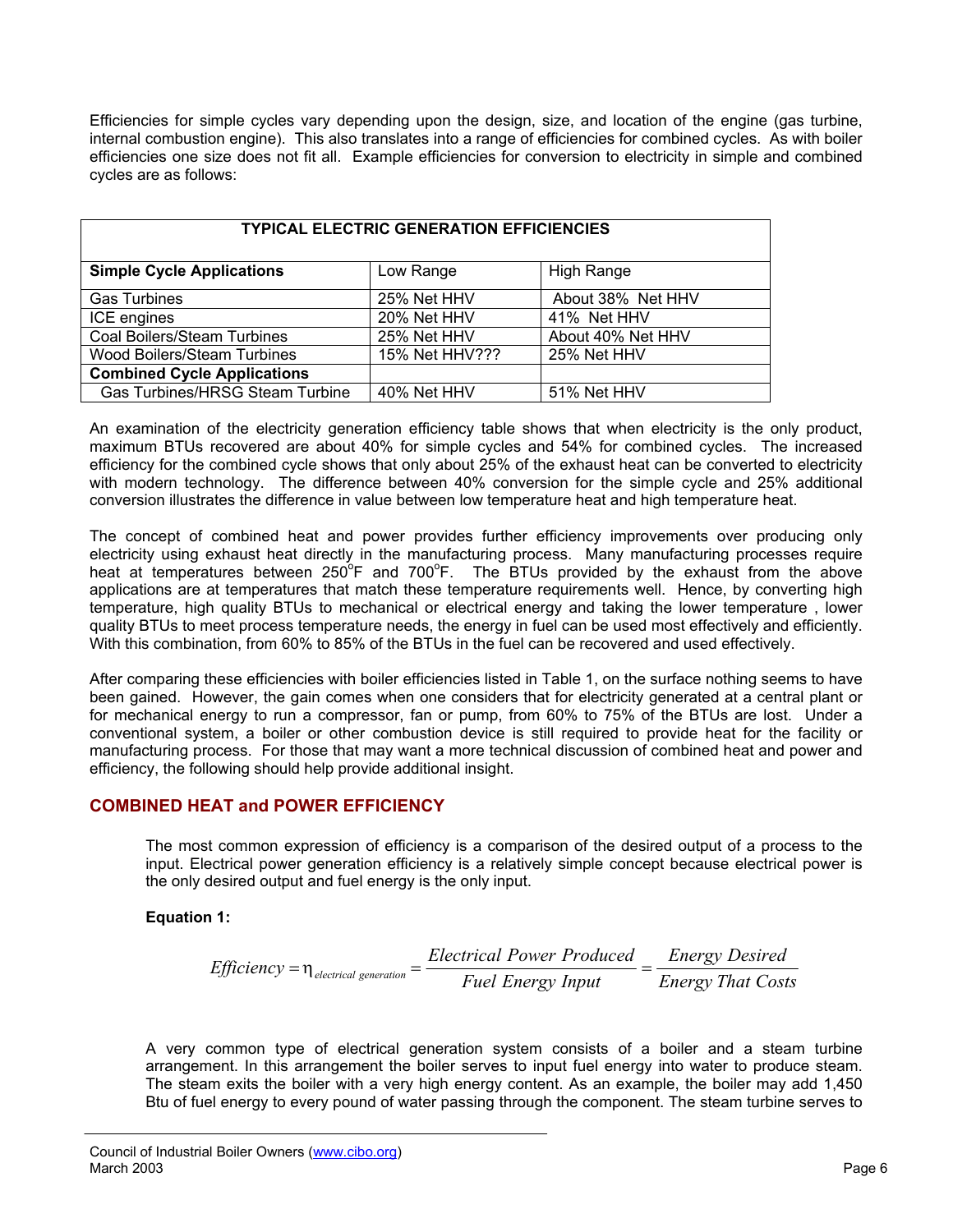convert this thermal steam energy into mechanical or shaft energy. The turbine is very effective at this conversion process; in fact, nearly 100% of the steam energy extracted by the turbine is converted into shaft energy. However, this excellent efficiency only applies to the thermal energy extracted by the turbine. The turbine actually leaves the vast majority of thermal energy in the exhaust steam. As an example, a steam turbine may extract 450 Btu's of thermal energy for every pound of steam passing through the turbine. This energy is readily converted into electrical energy with excellent efficiency, nearly 100%. However, recall the boiler input 1,450 Btu's of thermal energy into every pound of steam. Therefore, 1,000 Btu's remain in each pound of steam exiting the turbine. This steam exiting the turbine is not useful to the power generation system and is discarded from the system. The steam energy is discarded by cooling or condensing the steam. This gives rise to the description of this system as a "condensing turbine" system. The desired output of this system is the 450 Btu's of electrical energy and the input is the fuel-input energy (1,450 Btu's of fuel energy). The efficiency of this system would be as follows.

#### **Equation 2:**

$$
\eta_{\text{electrical generation}} = \frac{450 \, Btu}{1,450 \, Btu} = 31\%
$$

Industrial systems utilizing combined heat and power arrangements have a need for the thermal energy discharged from the turbine. This provides the basis for the advantage of combining heat and power generation systems. If the 1,000 Btu's in every pound of steam can be used in a productive manner the fuel utilization efficiency can dramatically increase. In a combined heat and power system there are two desired products, electricity and thermal energy. The fuel utilization efficiency equation will take the following form.

#### **Equation 3:**

#### *Fuel Energy Input Electrical Power Produced Useful Thermal Energy CHP*  $\eta_{\mu\nu} = \frac{Electrical\ Power\ produced + E}{E}$

In theory, this efficiency could reach 100%, in reality, inefficiencies result in maximum efficiencies approaching 70%. Note that this efficiency considers thermal energy equal in value to power. This may not be the case because power is normally more valuable (easily usable) than thermal energy, but thermal energy is valuable. Some common examples where steam could be more valuable than electricity are sterilizing hospital instruments, making paper and steam tracing chemical lines. Other mechanisms are utilized to produce electrical power; however, current conventional mechanisms consuming fuel (combustion turbines and reciprocating internal combustion engines) result in very similar arrangements.

Condensing steam turbines with the ability to condense unneeded steam are often incorporated into industrial combined heat and power systems to allow the system to be balanced. In other words, if the demand for thermal energy diminishes and the demand for electrical energy increases steam can be passed through a condensing steam turbine to produce the additional power while maintaining a more uniform and efficient load and without venting the steam. The fuel energy utilization efficiency of operating the condensing turbine returns to the low value described above (31% and even much less) for that portion of the steam condensed. In order for condensing power to be cost effective the fuel cost must be significantly less than the electricity cost. In fact, because the industrial facility will generate condensing power less efficiently than the large utility, in the evaluation, to produce electricity through condensing, efficiency losses must be balance against process needs, availability requirements, and alternative electricity purchasing costs or sales revenues.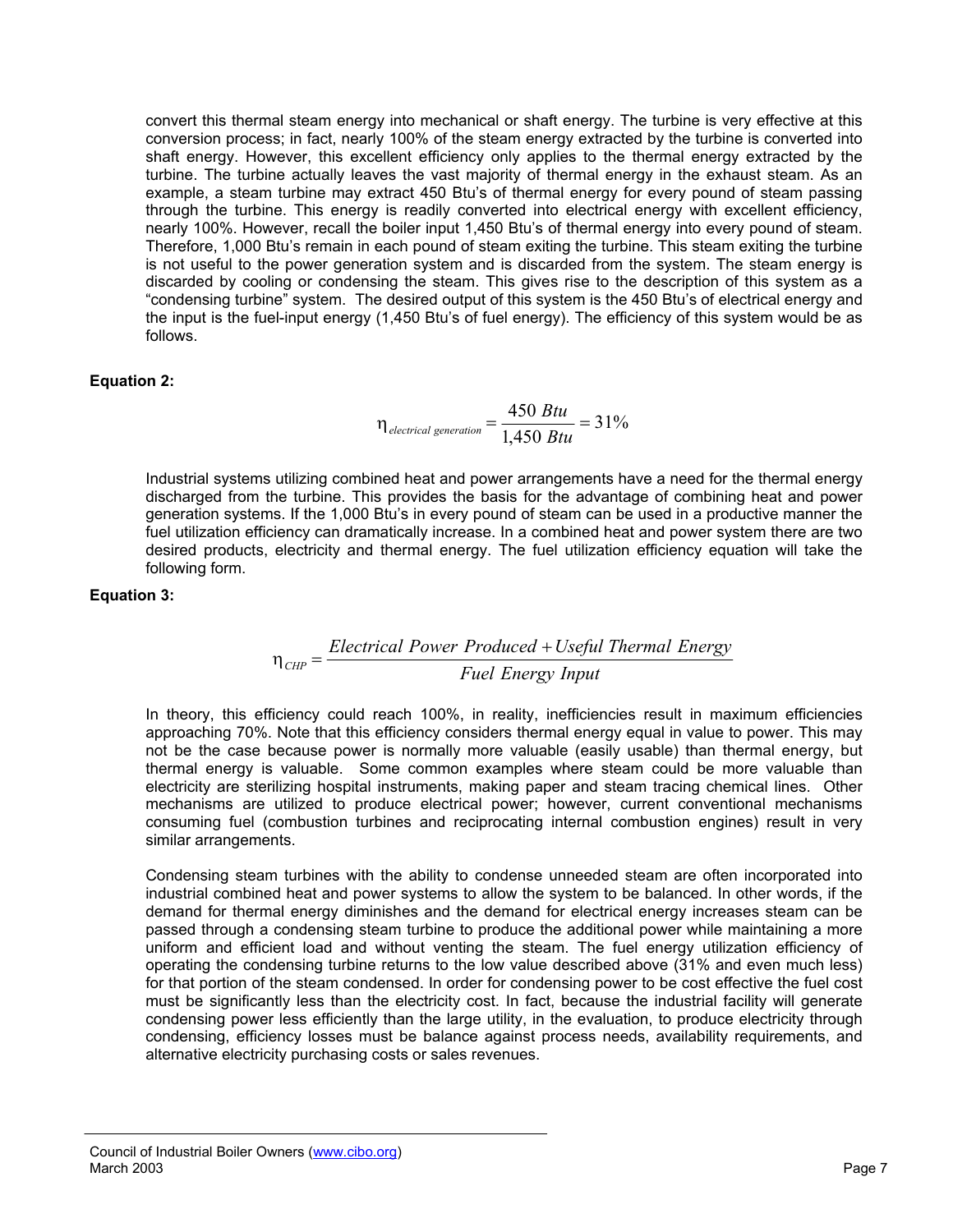#### Example:

Consider an industrial facility requiring both thermal energy and electricity. The facility currently purchases electricity form the local power generator and fuel from the fuel supplier. The local power generator purchases fuel from the same fuel supplier as the industrial customer. The local power generator purchases 100 units of fuel and converts this into 31 units of electrical energy. This electrical energy is consumed in the industrial facility. The industrial facility purchases 100 units of fuel and converts it into 80 units of thermal energy. A combined heat and power system could be operated at the industrial complex to supply the same amount of electrical and thermal energy. The combined heat and power system might require 143 units of fuel energy to supply the same thermal and electrical demands as the 200 units of fuel originally required. This is a 28% reduction in fuel consumption.

To give you an idea of relative cost, comparison of the use of natural gas and electricity for home heating may be beneficial. Assuming the same amount of energy is needed to keep the home warm on a very cold day (some temperature less than freezing outside), a simple calculation can help understand the differences. We can look at the energy costs in dollars per million Btu delivered.

Natural gas is normally sold in ¢/Therm (100,000 Btu) multiply this by 10 and we have \$/million Btu.

Natural gas, if you pay 62 cents per Therm, you pay \$0.62/Therm x 10 Therm/MMBtu = \$6.20/million Btu.

Electricity is normally sold in cents per Kilowatt (kw). Multiply this as dollars by 293 Kw/million Btu gives Dollars per Million Btu, something that is directly comparable to the cost of other energy sources.

Electricity, if you pay 10 Cents per Kw, you pay \$0.10/Kw X 293 Kw/MMBtu = \$29.30/MMBtu.

Thank goodness for heat pumps when the temperature is in the proper range. Here they are about 300% efficient and that lowers the heating cost to about \$9.80 per million Btu's.

#### **APPLICATION OF COMBINED HEAT AND POWER SYSTEMS**

The discussion above explained advantages of combined heat and power systems using gas turbines, IC engines, combined with boilers to show how these systems use BTUs released from fuel combustion more efficiently. A common combined heat and power system (perhaps the oldest for industrial applications) consists of generating high temperature, high-pressure steam and running it through a back pressure steam turbine to produce electricity. Hot exhaust from the turbine goes to the process to use the lower temperature BTUs. This section covers applications of various combined heat and power systems to show that selection of the optimum system depends upon the resources and needs of the facility.

The main factors determine the type of energy supply system for a given facility are:

- Fuel availability
- Proportion of plant energy needed in the form of electrical, mechanical and heat
- Extent and frequency in supply requirements for steam
- Market for surplus electricity

#### **Fuel availability**

Fuel availability depends upon the geographical location of the facility, products produced, cost of various fuels, and compatibility of various fuels with plant processes. Some example industries that demonstrate this relationship are: pulp and paper, cane sugar processing, refineries, ammonia plants, and batch chemical plants. Contrary to popular opinion, there are areas in this country where natural gas is not available but where there are abundant supplies of coal or other fuels.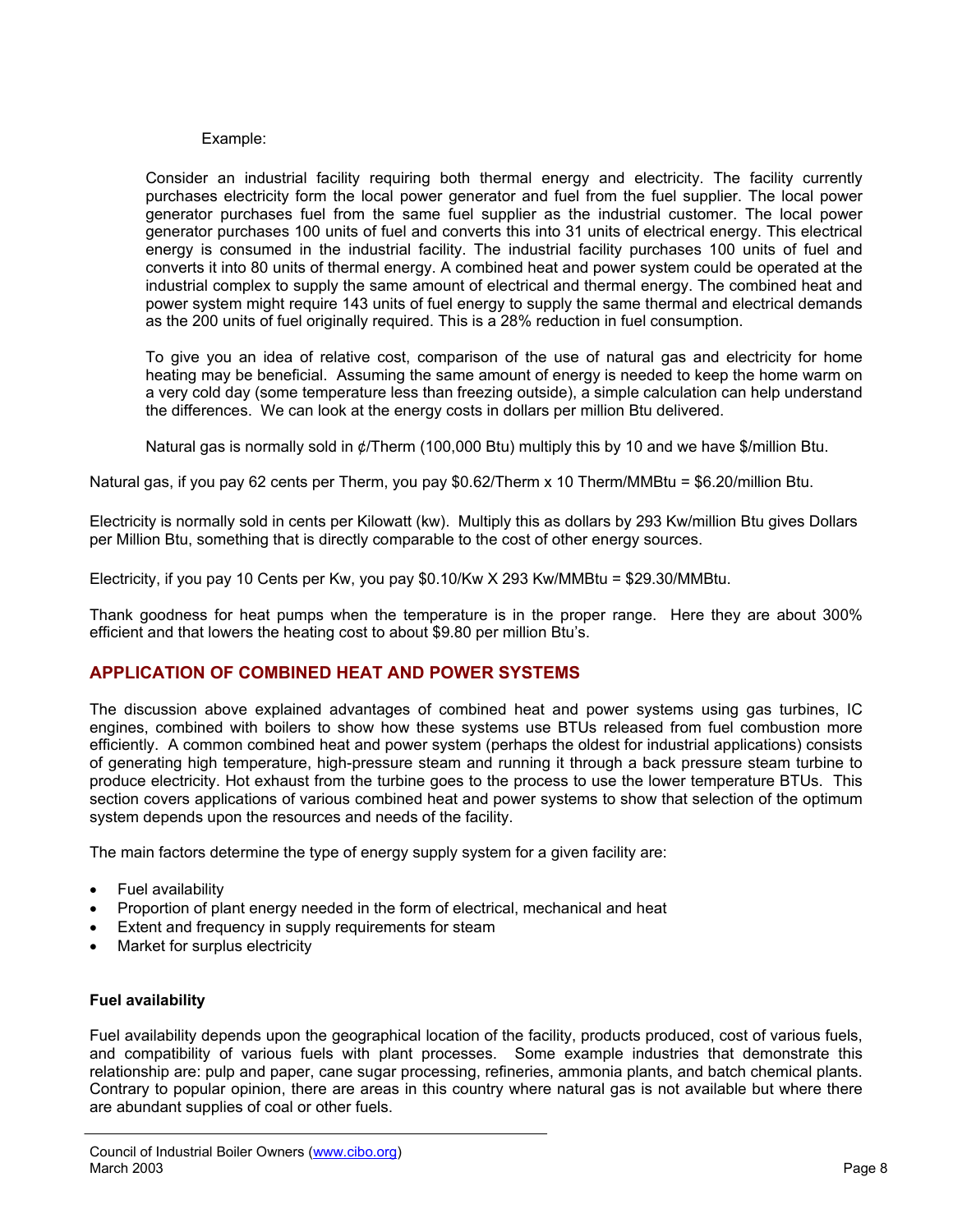Pulp and paper and cane sugar processing are examples of industries that produce a fuel byproduct used for some or all of their energy supply. The pulp and paper industry burns bark and wood from trees that provide feedstock for making pulp and paper. It also burns pulp residue that otherwise would be wasted. The sugar industry burns bagasse; leftover material after sugar has been squeezed out of sugar cane. These fuels are solid biomass. The paper industry supplements fuels with coal, another solid fuel that is burned easily with biomass. Other biomass fuels include, palm fronds, peanut shells, rice hulls, hog manure, and poultry litter. If it has Btu value, someone can use it, and probably is using it for a fuel to generate valuable energy and eliminating a potential serious waste disposal problem.

Refineries process crude oil, and use fuel byproducts (gas, heavy oil, and coke) for most of their energy requirements. These fuels are supplemented with small quantities of natural gas.

Ammonia plants use natural gas with some of their byproduct purge gas. Natural gas is both a fuel and the feedstock.

Batch chemical plants use a variety of fuels (natural gas, oil and coal) mainly depending upon the geographical location of the plant.

#### **Need for electrical, mechanical, and heat energy**

The proportion of energy in the forms of electricity, mechanical energy, and heat energy is important in determining the extent to which a combined heat and power system can be applied at a given facility. When there is little need for electrical or mechanical energy, a combined heat and power system may not be practical. Using the industrial examples, the following observations are pertinent. If there is no need for thermal (heat) or mechanical energy at a location, there is no possibility for a combined heat and power system.

The pulp and paper industry needs heat in the form of steam to operate digesters that make pulp and to provide heat for drying paper. The industry needs electrical energy to run paper machines and mechanical or electrical energy to run debarking machines, pumps, and compressors. Due to these requirements, a pulp and papermill often uses combined heat and power. Steam from boilers goes through backpressure turbines to make electricity; then exhaust steam goes to digesters and paper dryers to provide process heat. Due to fuel availability and steam and electric process requirements, use of gas turbines is not normally practicable in a combined heat and power application in this industry where energy efficiency maximization is of prime importance. Because the fuels contain high moisture levels, the thermal efficiency of the combined heat and power system within these facilities is inherently lower than in other applications.

Refineries require both electricity and heat energy. Recently, many refineries have added gas turbines with heat recovery steam generators (waste heat boilers). Electricity runs pumps, fans, and compressors inside the refinery, and steam from the waste heat boilers provide heat for refinery operations such as distillation units, reboilers, and other machinery that demand electricity and steam. Surplus electricity not used within the plant is sold to the electrical power grid. With available fuels, the combined heat and power system can attain very high efficiencies for refinery applications.

Another form of cogeneration involves the use of petroleum coke that is burned in a circulating fluidized bed boiler to generate steam. Steam goes to a backpressure turbine to make electricity and exhaust steam goes to the refinery to provide heat for refinery operations.

When discussing combined heat and power regulators, plant managers often concentrate on electricity generation followed by the use of the residual heat to produce steam. Although this is a typical combined heat and power scenario, it is not always the most efficient or effective use of technology at a given facility. For example, ammonia plants require a lot of mechanical energy to compress gases to very high pressure. For this case, it is better to use a gas turbine to drive the compressor(s) rather than use a large electric motor. The exhaust from the gas turbine contains high levels of oxygen as well as high temperature. This exhaust can be used to fire more fuel in a furnace that produces hydrogen for the ammonia process. In this case, the "power" is mechanical energy and the residual heat is converted directly to chemical energy and steam in the furnace.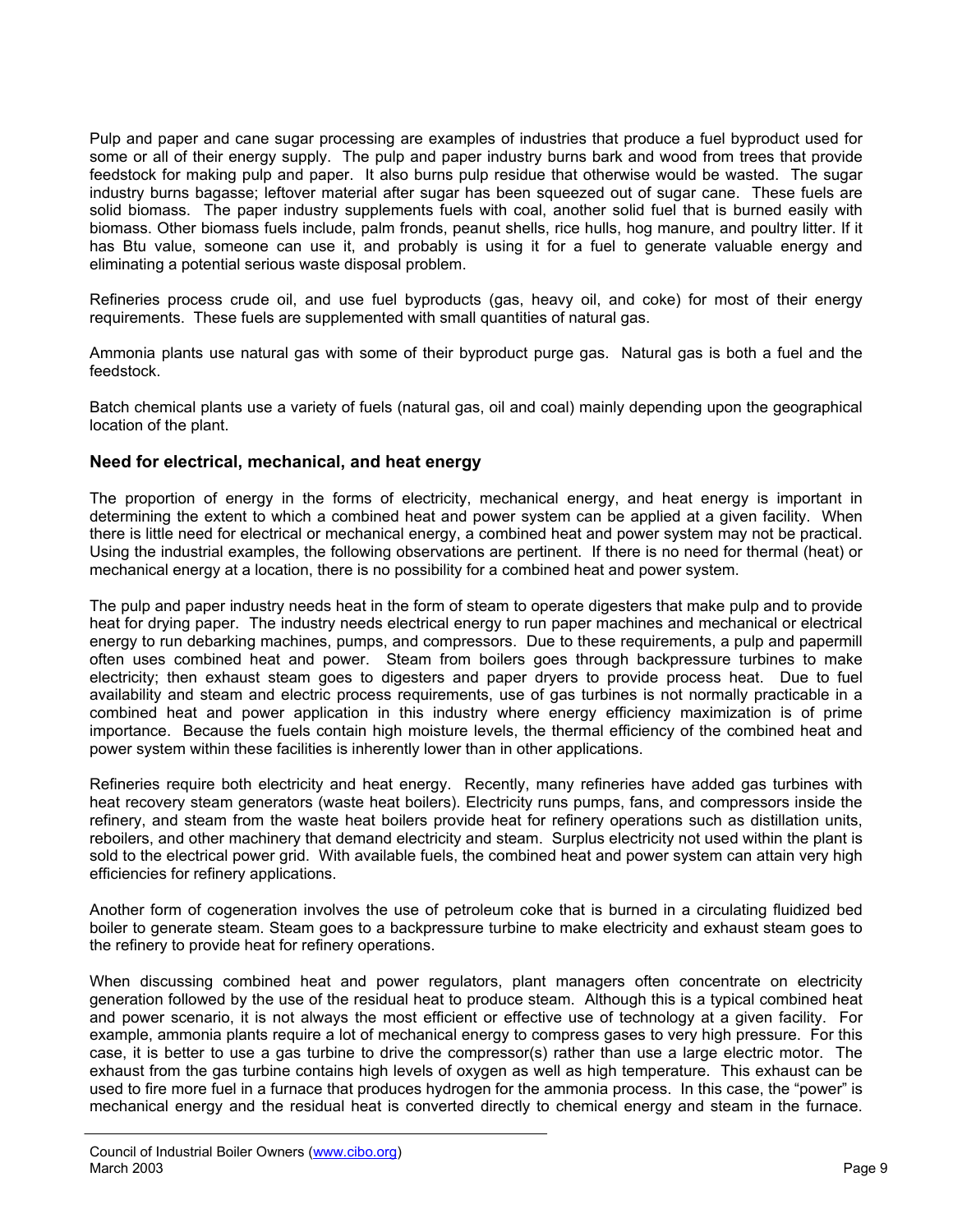Due to process requirements it is not wise to make electricity with the gas turbine and send it to an electric motor to drive the compressor.

Batch chemical plants have varying needs for electricity, mechanical energy, and heat depending upon the product produced. The suitability and selection of various combined power and heat and power systems may vary widely depending upon process needs.

#### **Extent and frequency in supply requirements for steam**

Combined heat and power systems are less likely to be practicable in small plants where steam requirements change rapidly. Many batch chemical plants have this characteristic. It is counterproductive to run a gas turbine or IC engine to produce electricity and to throw BTUs into the atmosphere in the form of vented surplus steam.

### **Market for surplus electricity**

In some cases, the need for electricity or heat is out of balance. Electricity must be generated in surplus quantities to produce enough steam for process use. In these cases, electricity must be salable at a price that exceeds the money needed to build the combined heat and power unit at the facility. Industry operates at low profit margins and cannot afford to give free electricity to other users. However, there is one thing for certain, if there is a need for steam there is a possibility for combined heat and power.

#### **INTERNAL COMBUSTION ENGINES AND TURBINE CONSIDERATIONS WITH WASTE HEAT BOILERS OR HEAT RECOVERY STEAM GENERATORS**

Modern Internal Combustion (IC) engines used to generate electricity with either fired or unfired heat recovery boilers maintain their simple cycle efficiency, which is the highest efficiency of commercial technologies under real world ambient temperatures and elevations above sea level. Cogeneration applications that recover the maximum amount of waste heat created by the generation of the electrical component of the plant achieve overall efficiencies in excess of 80% on a HHV basis. Simple cycle thermal efficiencies can exceed 41% on a HHV basis, i.e., those when only electricity is being generated and no waste heat recovery is occurring.

Cogeneration applications favor gas turbine technology when the process requires a massive amount of high temperature steam. Gas turbines create large quantities of high temperature exhaust gas, resulting in the need to generate large quantities of high temperature steam in order to achieve acceptable overall plant thermal efficiencies. If uses for the large quantity of high quality steam are available then gas turbine technology usually is used.

In the other on-site situations requiring smaller amounts of steam and higher quantities of process hot water, modern IC engine technology provides the best economic returns for the owner and is the technology of choice.

As discussed previously, the reason that gas and oil have lower boiler efficiencies than coal is because these fuels have progressively higher hydrogen contents that generate water during combustion. This water is boiled and heated up to stack temperature where it is emitted into the atmosphere. {The water in this instance is formed as a vapor, it contains the latent heat but does not pass through the boiling process in the combustion process}. That moisture loss takes heat away from the energy available to boil the water inside the tubes to make steam for productive use. If there is moisture present with the fuel, such as surface water or humidity, that water also is lost to the stack and causes an efficiency loss. (Yes, the efficiency varies with the time of year and the weather.) Recognizing this loss, boilers are rated based on a higher heating value of the fuel. This efficiency includes unrecovered heat from allowing water vapor to exit the boiler.

Gas turbine advocates attempt to avoid this complexity by referring to the lower heating value of the fuel (i.e., ignoring the hydrogen content) and doing all of their calculations at ISO conditions (59F and 1 bar and constant relative humidity). In the real world, gas turbines lose efficiency faster than steam turbines as load is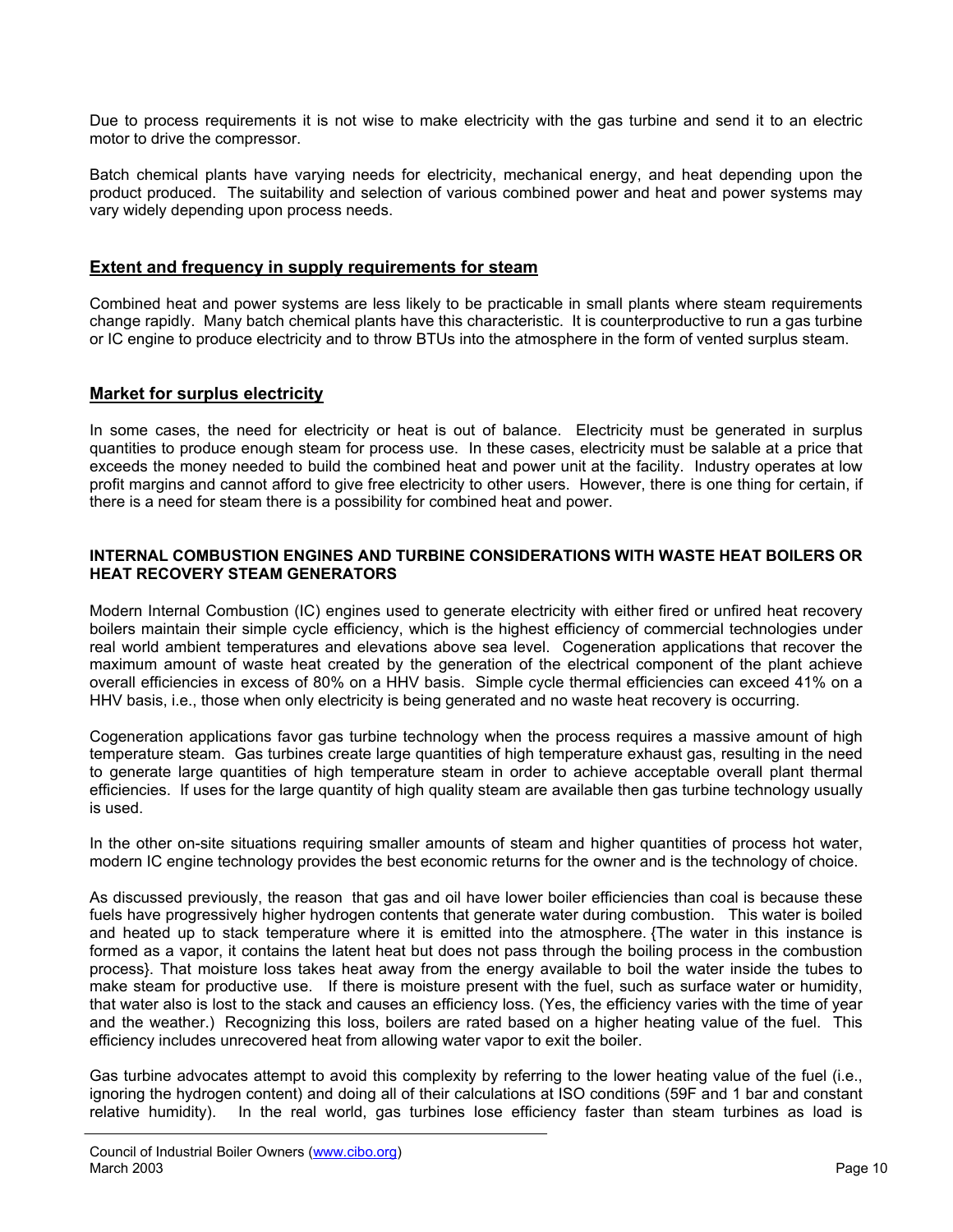decreased, and lose output particularly fast as ambient temperatures and altitudes increase. Efficiencies presented in this white paper are all based on the higher heating value to provide adequate comparisons.

### **SUMMARY AND CONCLUSIONS**

Owners and operators of industrial facilities strive to operate at optimum efficiencies. However, unlike the utility industry that produces a single product, industrial facilities are more complex. Boilers designed for such facilities are much more diversified in order to meet widely differing requirements. These different requirements naturally create optimal efficiencies that vary widely from industry to industry and from facility to facility. The "one size fits all" approach often used by regulators to encourage increased energy efficiency simply does not work because this approach does not consider the many specific factors that affect energy efficiency.

This white paper has discussed major factors that significantly affect achievable energy efficiencies within various industrial facilities. Fuel type and availability, combustion system limitations, equipment design, steam system operation requirements, energy requirement mix, and outside market forces all affect the achievable efficiency of an industrial facility.

Fuel type and availability has a major effect. Fuels with high heating values, high carbon to hydrogen ratios, and low moisture content can yield efficiencies up to 25% higher than fuels that have low heating values, low carbon to hydrogen ratios, and high moisture contents. A rule of thumb for the efficiency hierarchy in descending order is coal, heavy fuel oil, light fuel oil, natural gas, and biomass. From these rankings, it is obvious that fuel availability plays a major role.

Factors such as combustion system limitations and equipment design limit the types of fuels that reasonably can be used within a given boiler. Because the design of older boilers is fixed, switching fuels often leads to significant losses in efficiency or capacity. In some cases changing from one fuel to another, such as natural gas to fuel oil, may improve efficiency.

Steam system requirements often have significant adverse impacts on achievable efficiencies especially for potential combined heat and power applications. Widely different steam demands can lead to periods where the boiler is kept running on "idle" in certain industries. Because the boiler produces little or no steam under these conditions, its operating efficiency is close to zero. The alternative of shutting the boiler down to conserve energy in fact wastes energy and often is not practicable.

When possible, the application of combined heat and power produces large improvements in efficient energy usage. Use of high temperature energy to produce electrical or mechanical energy followed by the use of remaining lower temperature energy to meet process heat requirements is the ideal. Industries such as the paper industry have utilized combined heat and power for more than a half century. The highest efficiencies are achieved by systems combining IC engines or gas turbines with boilers or process heaters. However, these systems are not suitable for every facility. Factors such as fuel availability, the facility's relative needs for electrical, mechanical, and heat energy, steam demand and demand cycles and the market for surplus power have major effects on whether or how combined heat and power may be applied at a given facility. Even where combined heat and power is applied, one size does not fit all, and various applications can have widely different efficiencies.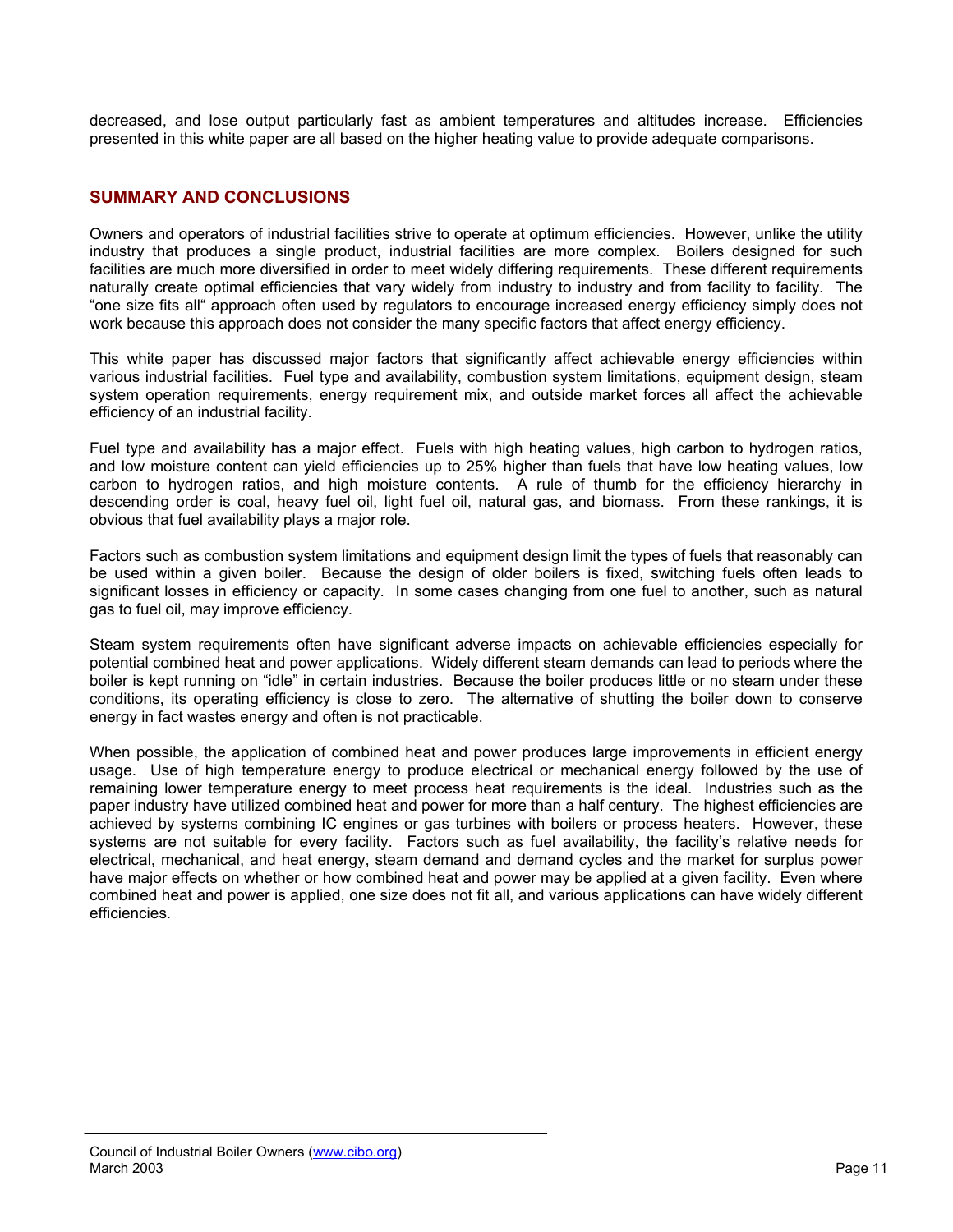# **APPENDIX A**

# **Differences Between Industrial and Utility Boilers**

Utility and industrial boilers are significantly different. Yet, because both generate steam, legislators and regulators tend to treat them the same.

Major differences between industrial and utility boilers are in three principal areas:

- $\triangleright$  boiler size,
- $\triangleright$  boiler steam application
- $\triangleright$  boiler design.

# **Size**

The average new industrial boiler is a dwarf compared to the giant utility boiler. Today's typical utility unit produces 3,500,000 pounds of steam an hour; the industrial boiler 100,000. In fact, most industrial boilers range in size from 10,000 pounds of steam per hour to 1,200,000.

The size of the utility boiler allows it to enjoy significant economies of scale, especially in the control of emissions that simply are not available to the industrial unit.

Smaller industrial boilers are more numerous and tailored to meet the unique needs and constraints of widely varying industrial processes. There are about 70,000 industrial boilers in use today compared to approximately 4,000 utility boilers. Yet, all the small industrial units combined produce only a fraction of the steam compared with large utility boilers. In addition, the nation's utility boilers consume over 10 times as much coal as the industrial boilers.

Industrial units produce less than ten percent of the emissions from the nation's boiler population, but because of their smaller size and uniqueness must pay more than utilities to remove a given amount of emissions.

# **Steam Application**

A utility boiler has one purpose--to generate steam at a constant rate to power turbines that produce electricity. Industrial boilers, on the other hand, have markedly different purposes in different industries. Even at a single installation, application of steam from an industrial boiler can change dramatically with the seasons, when steam or hot water is used for heating, as well as from day to day and hour to hour, depending upon industrial activities and processes underway at a given moment and their demand for steam. The possibility of such widely fluctuating demand for steam in most industrial processes means that the industrial boiler does not, in the great majority of cases, operate steadily at maximum capacity. In general, the industrial boiler will have a much lower annual operating load or capacity factor than a typical utility boiler. As a result, any added control costs have a much greater affect on the final output steam cost.

In contrast, a typical utility boiler, because of a constant demand for steam, operates at a steady state rate close to maximum capacity continuously. This basic difference in operation is reflected in proportionately lower operating costs than is the case for industrial boilers similarly equipped. Even where peaking units operate to meet utility load swings during the days or for seasonal peak demands, the utility units' load swings are more controlled and can be balanced over the complete electric production and distribution grid.